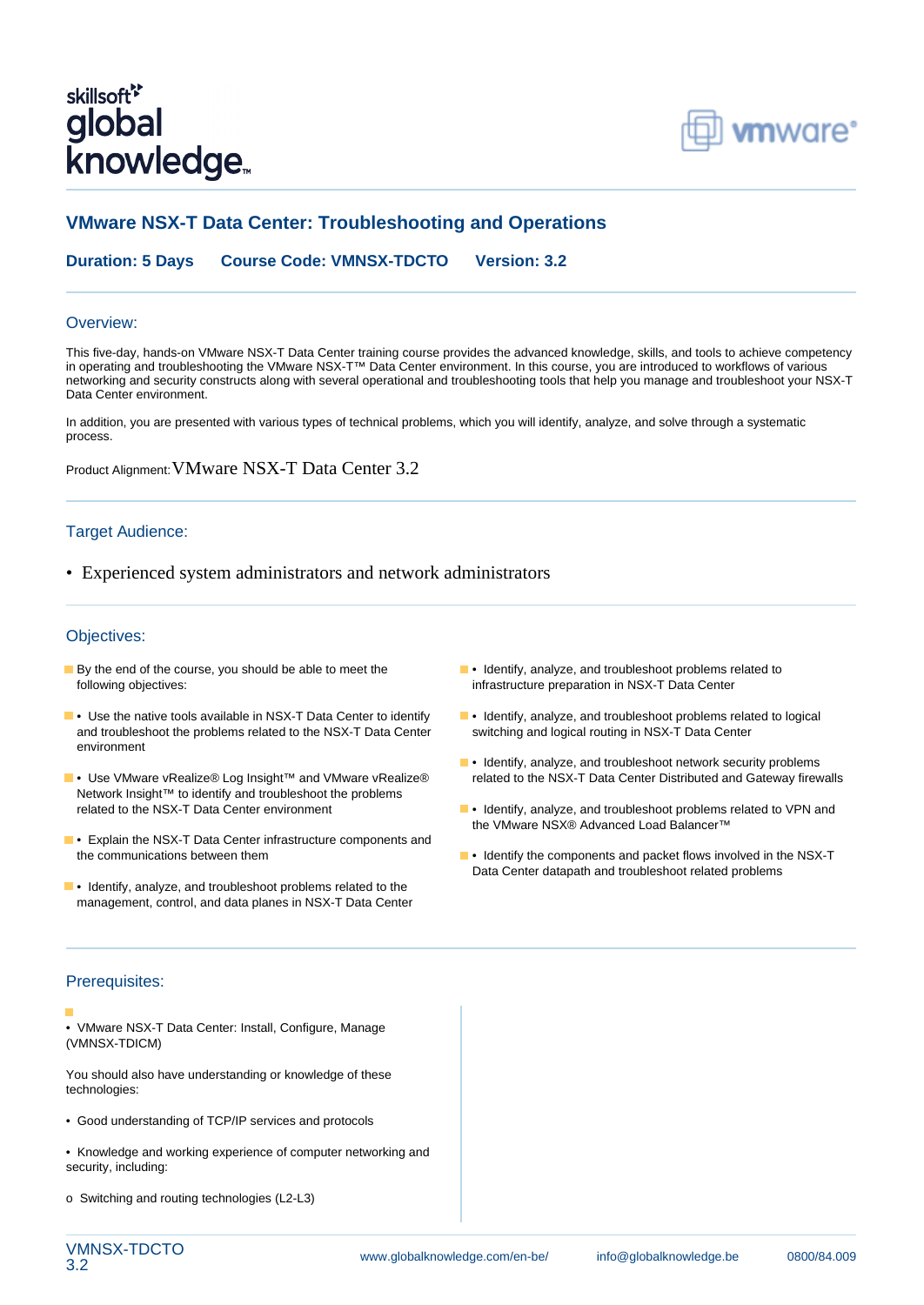- o Network and application delivery services (L4-L7)
- o Firewalling (L4-L7)
- o VMware vSphere® environments

The VMware Certified Professional – Network Virtualization certification is recommended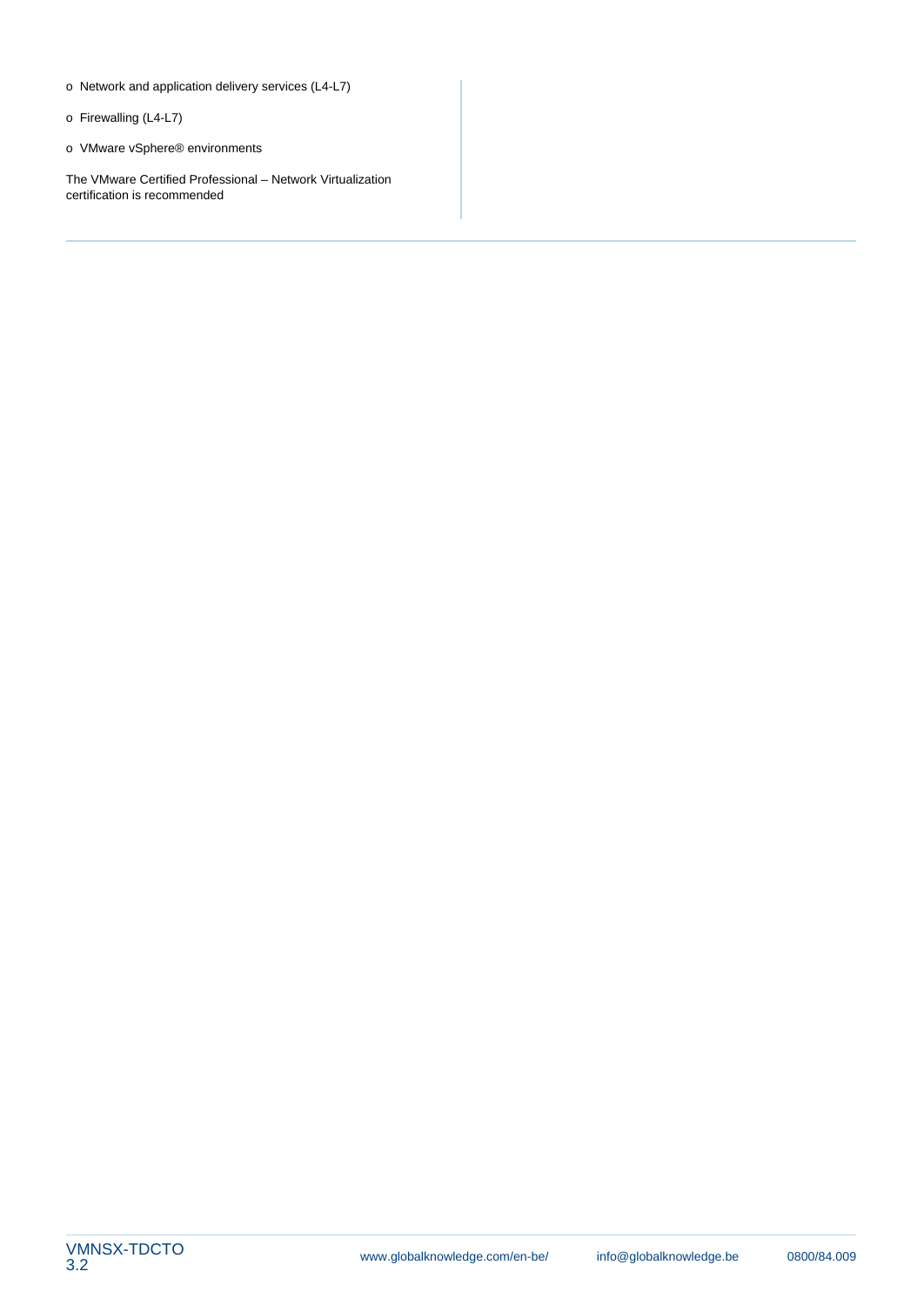#### Content:

1 Course Introduction **• Explain and troubleshoot KVM transport** • Review the architecture of the Distributed node preparation issues Firewall line line • Introduction and course logistics • Explain and troubleshoot VMware NSX® • Explain the workflows involved in Edge™ transport node preparation issue configuring the Distributed Firewall • Course objectives 5 Troubleshooting Logical Switching • Review the architecture of the Gateway 2 NSX-T Data Center Operations and Tools line Firewall and Firewall Firewall line line • Describe the architecture of logical • Explain and validate the native switching in switching explain the workflows involved in troubleshooting tools (dashboards, Traceflow, line configuring the Gateway Firewall live traffic analysis, port mirroring) for the NSX-T Data Center environment • List the modules and processes involved in configuring logical switching example  $\bullet$  Identify and troubleshoot common distributed firewall and Gateway Firewall • Configure syslog, IPFIX, and log collections issues issues issues for the NSX-T Data Center environment • Explain the importance of N-VDS and VDS in transport nodes 8 Troubleshooting the NSX Advanced Load • Integrate NSX-T Data Center with vRealize Balancer and VPN Services Log Insight and vRealize Network Insight • Describe the procedure to migrate from N-VDS to VDS • Review the NSX Advanced Load Balancer • Validate and review the API methods and components architecture and components available to configure the NSX-T Data Center • Review the architecture and workflows environment involved in attaching workloads to segments • Identify and troubleshoot common NSX Advanced Load Balancer issues 3 Troubleshooting the NSX Management • Identify and troubleshoot common logical **Cluster** Switching issues • Review of IPsec and L2 VPN architecture and components • Describe the NSX Management cluster | 6 Troubleshooting Logical Routing architecture, components, and communication channels • Identify and troubleshoot common IPsec • Review the architecture of logical routing and L2 VPN issues and NSX Edge nodes • Identify the workflows involved in configuring the NSX Management cluster **9** Datapath Walkthrough • Explain the workflows involved in the configuration of Tier-0 and Tier-1 gateways • Validate and troubleshoot the NSX line is expected by the verify and validate the path of the packet on Management cluster formation the NSX datapath (East-West and • Explain the high availability modes and South-North) validate logical router placements 4 Troubleshooting Infrastructure Preparation • Identify and perform packet captures at • Identify and troubleshoot common logical various points in the datapath • Describe the data plane architecture, a contrary linear postes using both BGP and OSPF components, and communication channels line is a line of the value of the value of  $\blacksquare \bullet \square$  Use NSX CLI and native hypervisor commands to retrieve configurations 7 Troubleshooting Security **involved in the NSX datapath** • Explain and troubleshoot VMware ESXi™ transport node preparation issues